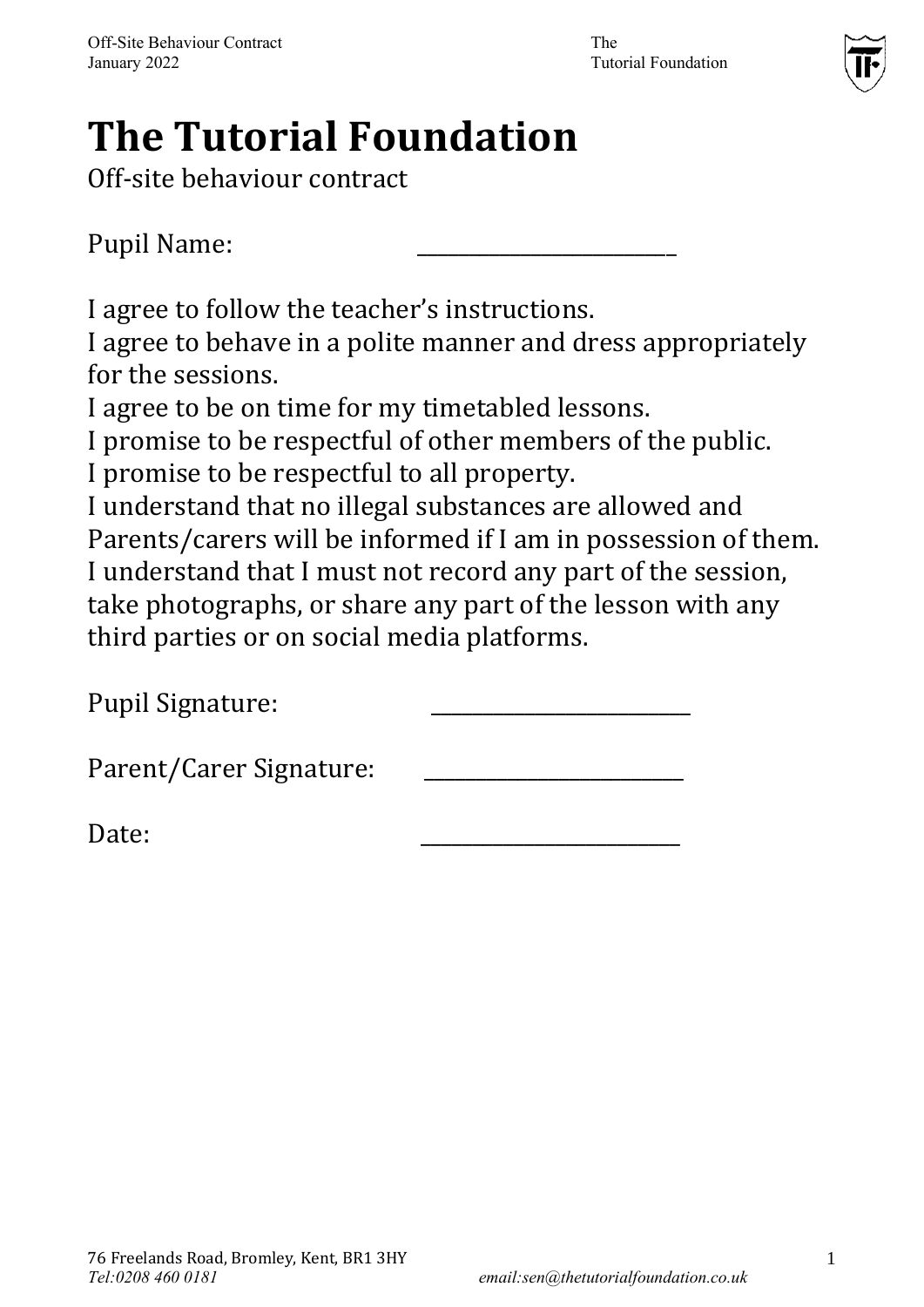

## **Contract between Carer and Teacher for home visits.**

| <b>Student Name:</b> |  |
|----------------------|--|
| <b>Start Date:</b>   |  |

#### **Carer**

I, or another named adult, will be present when tutoring takes place. I will ensure that a suitable room will be available i.e. that I, or the other adult will be within easy eye contact. I will phone the school office if no one is available when tuition is due to take place.

| Name:                  |  |
|------------------------|--|
| Signature:             |  |
| Name of another adult: |  |
| Signature              |  |

### **Teacher**

The school office will phone if I am unable to attend, and if possible, an alternative tutor will be found. I will only tutor in a suitable room i.e. one in which I can make easy eye contact with the other adult. I will not tutor if there is not another adult present.

| Name:      |  |
|------------|--|
| Signature: |  |